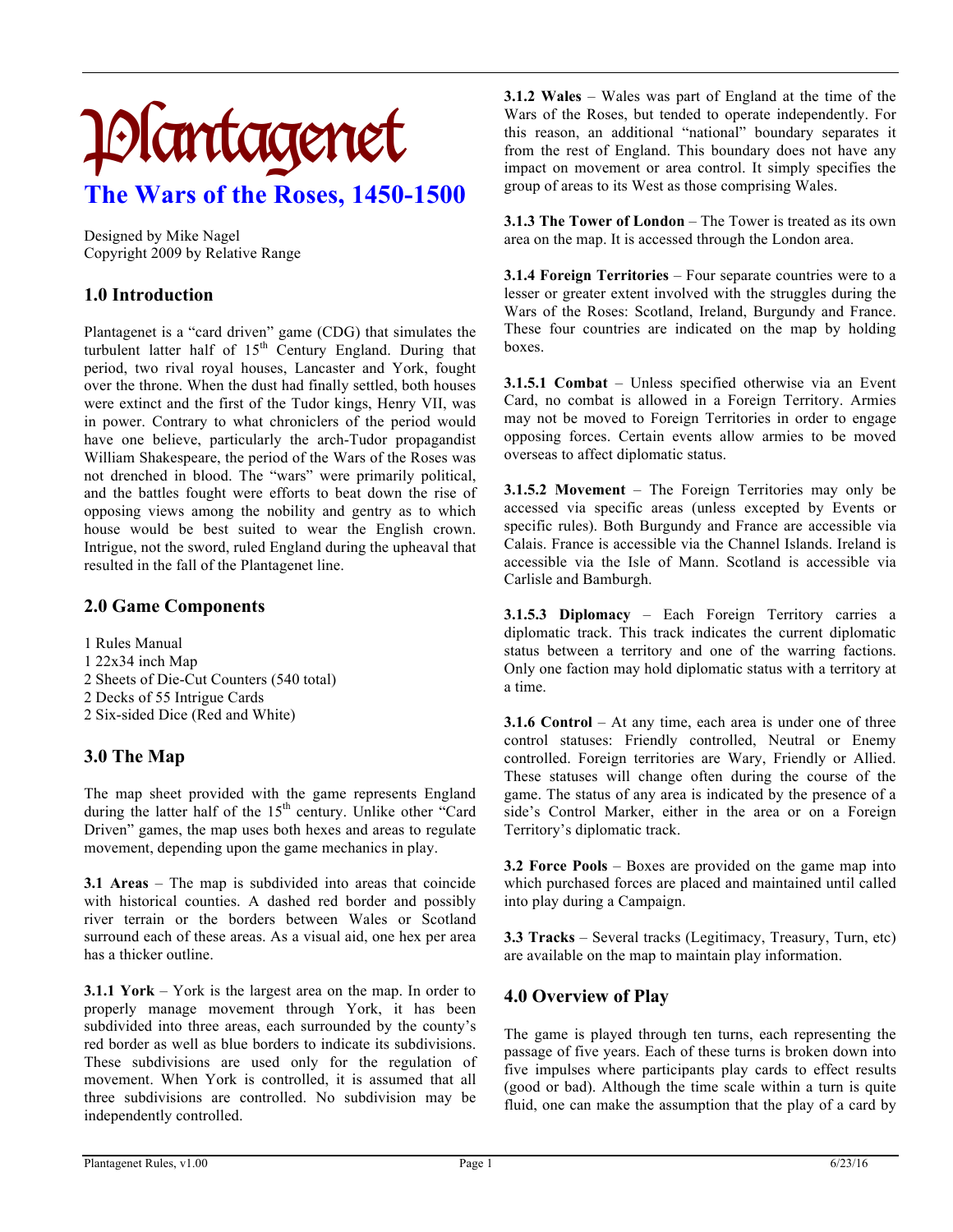each player represents the passage of a single year of time (each faction's activities during that period).

At any time during a turn, but only once per turn, one of the players may initiate a "Campaign Season." This automatically happens at the end of a turn if neither player initiates one. During a Campaign, the scale of the game shifts from political and strategic to an operational level where forces are maneuvered on the map for the purpose of combat. A Campaign lasts generally from three to five turns, although this can be increased through certain events. The time scale during a Campaign can be measured in days and weeks.

As play progresses through each turn, one side or the other must meet historically defined goals. Failure to do so results in Legitimacy swings to the opposing side. A sufficiently large swing will result in an automatic victory. These goals mold play to properly simulate the period and provide the flavor necessary for players to understand what is being simulated. Ultimately, players will experience the turbulence and drastic swings in power that define the period of the Wars of the Roses.

# **5.0 Setting up the Game**

Plantagenet can be played in several different ways. It can be played in two short scenarios (the rise of Edward IV or the fall of Richard III) or in its full ten-turn scenario depicting the entire period. In addition, players can play out one of several historical campaigns depicting the military activities of the period. After players have determined how much of the game they want to play, they should refer to the Scenarios and Campaigns section at the end of the rules and follow the set up instructions provided.

# **6.0 The Intrigue Deck**

The deck of cards provided with the game is referred to as the "Intrigue Deck" and it is the engine that drives the game. The Intrigue Deck is broken up into two separate decks, the "Lancastrian" deck and the "Yorkist" deck. When playing the full scenario, only the Lancastrian deck is used initially. Once Edward the IV is crowned, the Yorkist deck is shuffled with whatever remains of the Lancastrian deck. When the last card of the Intrigue deck is drawn, reshuffle the discarded cards and form a new deck.

Each card in the Intrigue deck can be used for several different purposes.

**6.1 Intrigue Cards** – The number in the upper left corner represents the number of Intrigue points the card provides when played. When used as an Intrigue card, players may spend a number of Intrigue points up to, but not exceeding this value.

**6.2 Event Cards** – Cards that include the word "Event" in the dark bar near the top of the card are played as events that affect the course of the game. Participants may play cards as Event cards rather than as intrigue cards. In some cases, these cards must be played as events or if played as events may only be played once.

**6.2.1 Event Player** – The color of the circle surrounding the Intrigue point value indicates which player can play an event. Only the Yorkist player can play an Event card marked with a white circle. Only the Lancastrian player can play an Event card marked with a red circle. Either player can play an Event card marked with a red-white, split circle.

**6.2.2 Must Play Cards** – Several events must be played during the course of the game. These cards include the text "Must Play" and have their titles printed in red. In some instances, the play of these events is only possible after one or more prerequisites have been fulfilled. If a player draws a Must Play card and the prerequisites have not been completed, the card may only be used as an Intrigue card.

**6.2.2.1 Timing** – Must Play cards may be played at any time during a turn, but they must be played by the end of the turn on which they are drawn (exception: Plot Cards). Discarded cards may be examined and discarding Must Play cards results in the immediate loss of the player discarding one.

**6.2.2.2 Opposing Cards** – When forced to play an opponent's Must Play card (an Event card of their opponent's color), the person playing the card may use the card's Intrigue points before or after the Event is resolved (at the card player's option).

**6.2.3 Plot Cards** – A player may carry one card over into the next turn. This card is placed facedown when cards are discarded, prior to dealing new hands. This card must be played at some point during that turn. Failure to play a Plot card results in the loss of the game.

**6.2.4 Play Once Cards** – Several events may only be played once during a game. These cards include the text "Only Playable Once" and their events are ignored when drawn after their first play. Play Once cards may only be used as Intrigue cards after their event has been played. Once these events have been played, a marker is placed on the Event Track to indicate the event no longer being playable.

**6.2.5 Playing Events** – When an event card is played, read the event definition and follow it precisely. Where conflicts might arise between the standard rules and event definitions, the event wording takes precedence.

**6.3 Noble Cards** – Cards that include the word "Noble" in the dark bar near the top of the card are played as Noble units. The play of nobles provides a means to move forces around the map board and to control its areas. The word "Noble" refers specifically to non-royal leaders.

**6.3.1 Noble Leader Placement** – When a Noble card is played the corresponding leader unit is placed on the map,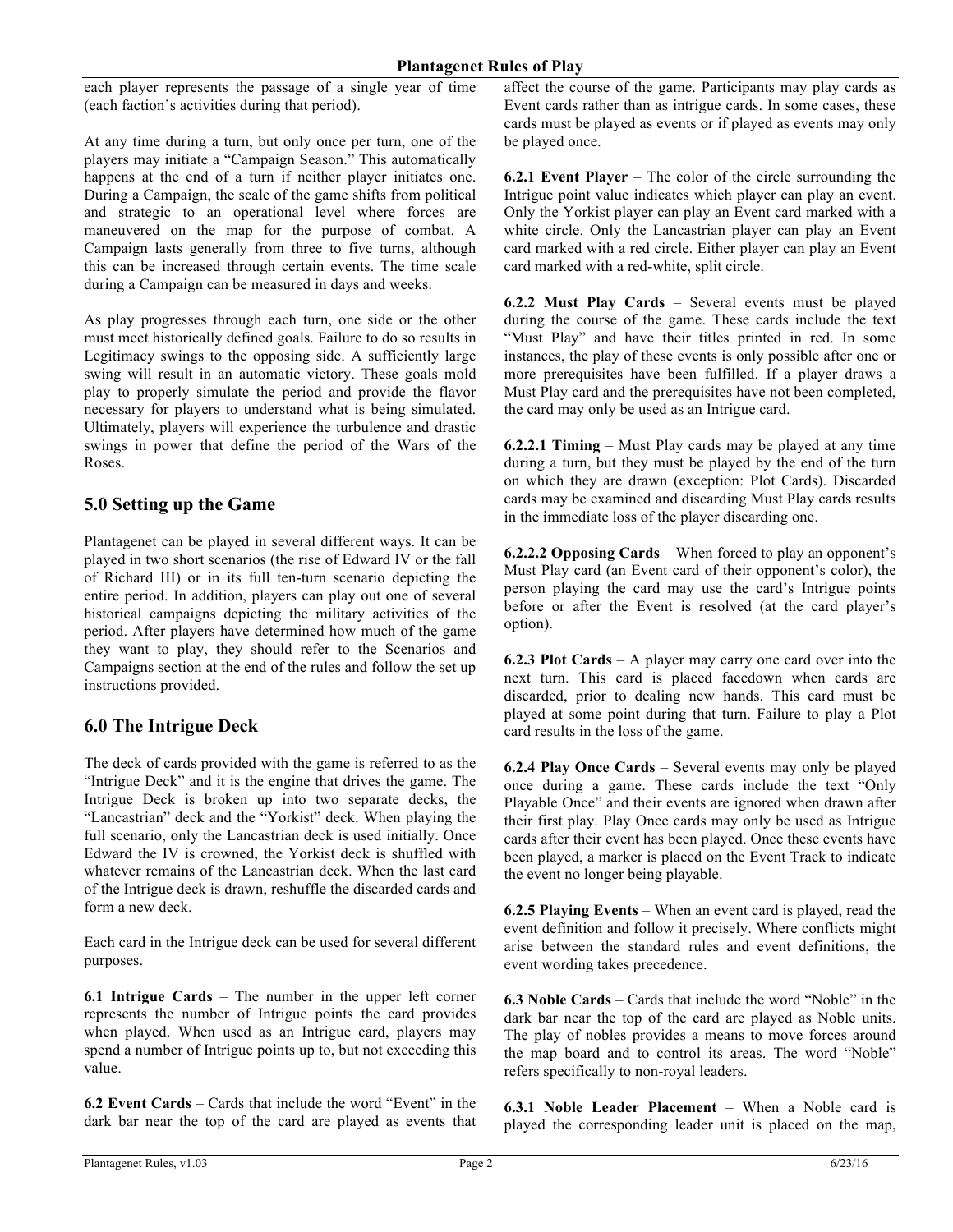either in an area indicated on the card played or with any royal leader. In addition, the player playing the Noble card gains the number of Intrigue points indicated on the card to play during that impulse.

**6.3.2 Placing Enemy Nobles** – Noble cards are "must play" cards and follow the same restrictions for Event cards only if the Noble is question is an opposing noble. Players always have the option of playing a friendly or neutral Noble card.

**6.3.3 Noble Armies** – Each Noble card includes an army holding box for maintaining the forces assigned to him during a Campaign. When played, set the Noble card in front of the player to whose faction the noble will belong (regardless of which actually played the card). If the noble is killed in battle, eliminate any forces under the noble's control and place the Noble card in the discard pile.

**6.4 Response Cards** – Cards that include the word "Response" in the dark bar near the top of the card may be played at nearly any time. The text of the Event on the card specifies when the card can be played.

**6.5 Battle Cards** – Cards that include the word "Battle" in the dark bar near the top of the card may be played before, during or after a battle to affect its outcome. The timing of when a Battle card may be played is described in its wording. Battle cards do not necessarily have to be played during a Campaign phase, as certain Events allow battles to take place during standard impulses.

**6.6 Knights and Mercenaries** – Several cards have the name of a noble or a type of mercenary written in the vertical bar on the left side of an Intrigue card. These cards may be played at the outset of a campaign to add knights or mercenaries to an army.

### **7.0 Sequence of Play**

Each scenario is played out through a number of turns defined by the scenario chosen. Each of these turns is made up of three phases: a Maintenance phase, an Impulse phase and a potential Campaign phase.

**7.1 Maintenance Phase** – The first tasks that must be completed during a turn is the upkeep of a faction's forces. Where applicable, players complete these tasks simultaneously.

**7.1.1 Turn Track Maintenance** – Place or move the Turn marker to indicate the current year. If the turn marker enters a space containing royal leaders (heirs), these units are available for recruitment. Any non-recruited heirs from previous turns are placed on top of those that can be recruited in the current turn.

**7.1.2 Treasury Determination** – At the beginning of each turn, players determine the size of their treasuries. Any treasury remaining from the previous turn is lost (it is assumed that any money not spent for serious issues is lost frivolously by the heads of each faction). Players then set their Treasury Markers on the Treasury Track in the location whose number equals the number of areas (not Foreign Territories) they control. The player who controls Calais adds an additional five points to his Treasury.

**7.1.3 Force Pool Maintenance** – Any troops remaining in a player's Force Pool must be maintained. Each player reduces their Treasury by the number of units in their Force Pool. Each unit that cannot be maintained through the Treasury may be maintained through losses on the Legitimacy track on a onefor-one basis. Units not maintained are eliminated.

**7.1.4 Garrison Maintenance** – Any troops assigned to garrison duty must be maintained. Each player reduces their Treasury by the number of units on Garrison duty. Units that cannot be maintained in this fashion are eliminated.

**7.15 Calais Maintenance** – Calais is the last toehold that England maintains on the Continent. Maintaining it is an expensive proposition. The player who controls Calais must roll on the Calais Maintenance Table and reduce his Treasury by the amount indicated. If unable to pay this amount, remove its control marker (Calais becomes neutral).

**7.16 Foreign Expulsion** – Each leader currently occupying a foreign territory must roll a die. If the roll is greater than two (2), move the leader to a friendly or neutral Port area or another (at least) friendly Foreign Territory and reduce the controlling player's Legitimacy level by the amount by which the roll was missed. The die roll is reduced by the current diplomatic level (if any) as well as by any number of Treasury points expended. If there are no areas or territories to which the expelled leader can travel, roll a die and subtract one from the result if the leader is a royal leader. If the result is a 6, the leader is killed (discard his card). If the result is a 5, the leader is captured and the opposing player places the leader in any fortified hex under a Captured marker.

**7.17 Discard and Deal Cards** – Players discard any remaining cards from the previous turn. Each player may optionally retain a Plot card (the Lancastrian player makes this decision first, followed by the Yorkist player). This card is placed facedown in front of the player and must be played during the current turn. Failure to play this card results in the loss of the game. Deal four or five cards to each player. A player only receives four cards if they carry over a card from the previous turn.

**7.17 Impulse Track Maintenance** – Place the Impulse Track marker in the first box of the Impulse Track with its "Campaign Initiated" side down.

**7.2 Impulse Phase** – the Impulse Phase is comprised of five impulses. In each impulse, both players play a single card from their hands as either an Intrigue card or as an Event card. Alternatively, a player may avoid playing a card by invoking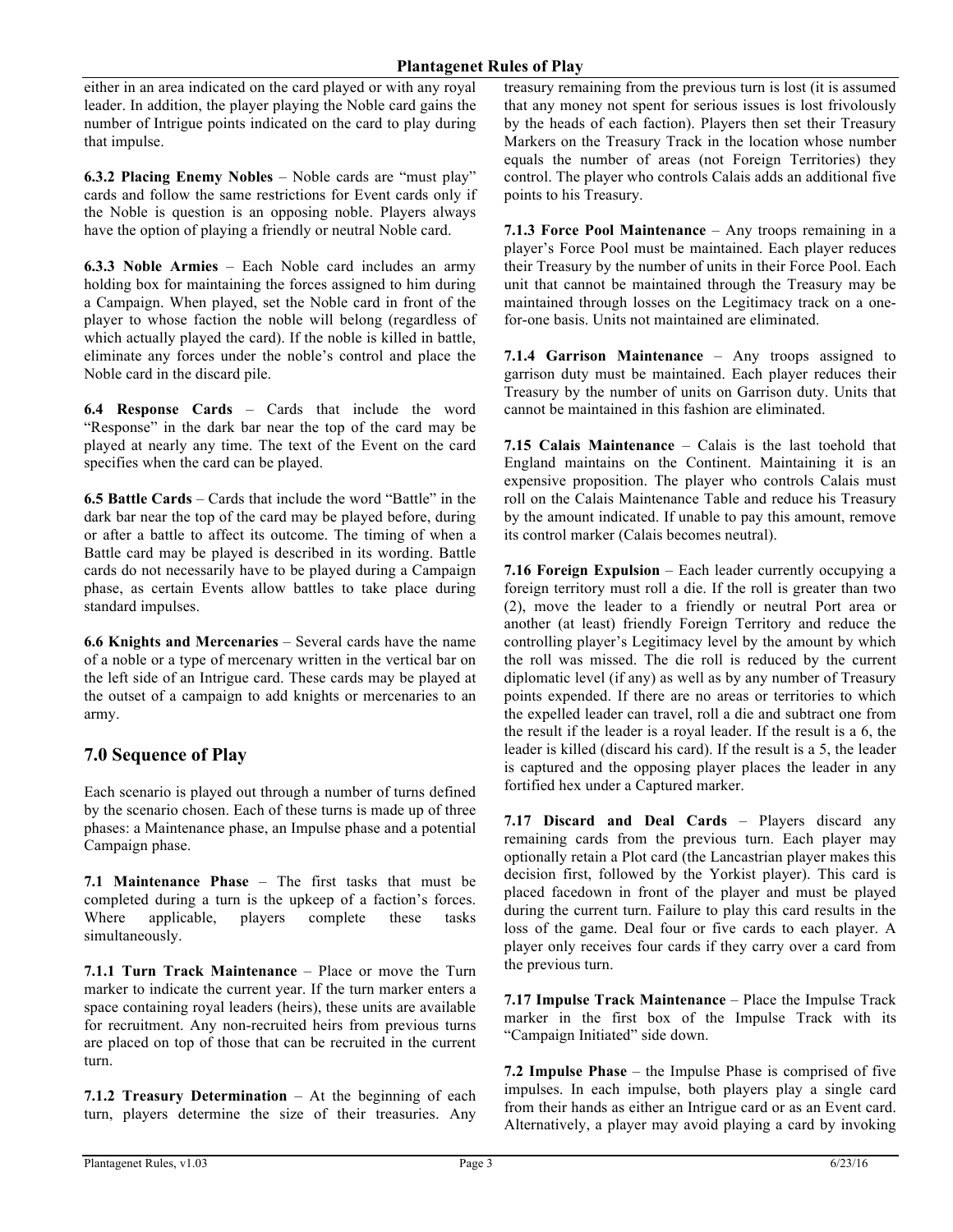the "One Intrigue" option. After each player has played one card or used the "One Intrigue" option, advance the Impulse marker to the next space on the Impulse Track.

**7.2.1 Playing Intrigue** – During a single impulse a player may play an Intrigue card and use the points indicated to accomplish one or more actions. These actions are described under the section on using Intrigue Cards. If Intrigue is used to initiate a Campaign, flip the marker on the Intrigue Track to its "Campaign Initiated" side.

**7.2.2 Playing Events** – During a single impulse a player may play an Event card. If a player holds one or more opposing nobles or Must Play events, all but one of these cards must be played. The remaining card may be retained and played during the following turn as a Plot card.

**7.2.3 One Intrigue Option** – Rather than playing an Intrigue or Event card, a player may invoke this option. When doing so, the player receives a single Intrigue point to complete one action that costs no more than one Intrigue point to complete. Players will do this when they want to carry Battle or Knight/Mercenaries cards into the Campaign phase or a Plot card into the next turn.

**7.3 Campaign Phase** – After five impulses have been completed and the Impulse marker still remains with its "Campaign Initiated" side down, a Campaign is automatically initiated. When a Campaign is initiated in this manner, the campaign lasts for three rounds, unless extended through the play of Response cards.

**7.4 Ending the Turn** – After the tenth Impulse action has been taken, and the "Campaign Initiated" side of the Impulse marker is face-up, the current turn has ended. Otherwise, the turn ends after the completion of the Campaign phase.

# **8.0 Intrigue Points**

Intrigue points may be used for a large variety of activities. What follows is a list of how they may be spent.

**8.1 Campaign Initiation** – A player may initiate a Campaign by expending three, four or five Intrigue points. The number of points spent indicates the number of turns the campaign will last (three, four or five turns). Flip the Impulse marker to its "Campaign Initiated" side. Only one campaign may be run per turn.

**8.2 Control** – One Intrigue point may be used to place a control marker in a currently neutral (no control marker) area that contains a friendly leader. One Intrigue point may also be used to remove an enemy control marker in an area that contains a friendly leader and does not contain an unreduced fortification. For each area whose control is gained or lost in this fashion, a side's Legitimacy is adjusted upwards or downwards, respectively.

**8.3 Coronation** – If there is no sole king in England, a royal leader may be crowned king. This action costs one Intrigue point. Check the section on Coronations for more detail.

**8.4 Defection** – One or more Intrigue points may be played to attempt to cause the defection of an opposing Noble. Any leader that does not have an asterisk (\*) as their Loyalty rating is subject to defection. A noble defects when a die is rolled and the modified result is greater than the noble's Loyalty rating. The number of Intrigue points played is added to the die roll. Treasury points may not be used to modify this roll. An unmodified roll of '1' is always a failure.

**8.5 Diplomacy** – One or more Intrigue points are required to attempt to improve friendly or degrade enemy relations with a foreign country (see Diplomacy) provided a friendly leader is present.

**8.6 Escape and Execution** – Leaders who are currently under captivity may attempt to escape or be executed by their captors at a cost of one Intrigue point.

**8.7 Garrison Placement** – For each Intrigue spent, move one Men-at-Arms unit from the Force Pool into a friendly fortified area containing a friendly leader. The garrison units are placed in a hex containing the fortification under a "Garrison" marker.

**8.8 Heir Check** – Any number of Intrigue points on a single Intrigue card may be played to bring the next royal heir into play. Play an Intrigue card and specify how many Intrigue points will be expended in the check. A die roll less than or equal to the number of points expended brings the next heir into play. Place the heir within any friendly area or with any royal leader. Treasury points may not be used to modify this roll.

**8.9 Moonstruck King** – When the "Moonstruck King" event is played, Henry VI becomes incapacitated and the Duke of York takes over as the "Protector." In order to regain his faculties, Henry must pay one Intrigue point and roll a die. If the result is less than or equal to the current number of impulses in which Henry has been incapacitated, he has recovered his senses. Treasury points may not be used to modify this roll.

**8.10 Non-Campaign Movement** – One Intrigue point may be spent to move one Army to an adjacent area or through any number of friendly areas if along a road (see Strategic Movement). Three Intrigue points may be used to move one Army by sea from a friendly port to a friendly or neutral port (See Naval Movement).

**8.11 Recruitment** – Units may be "recruited" through the play of Intrigue points. The type of unit recruited "costs" a certain number of Intrigue points. To recruit a specific type of unit, spend the number if Intrigue points specified on the Recruitment Table and roll a die to determine the number of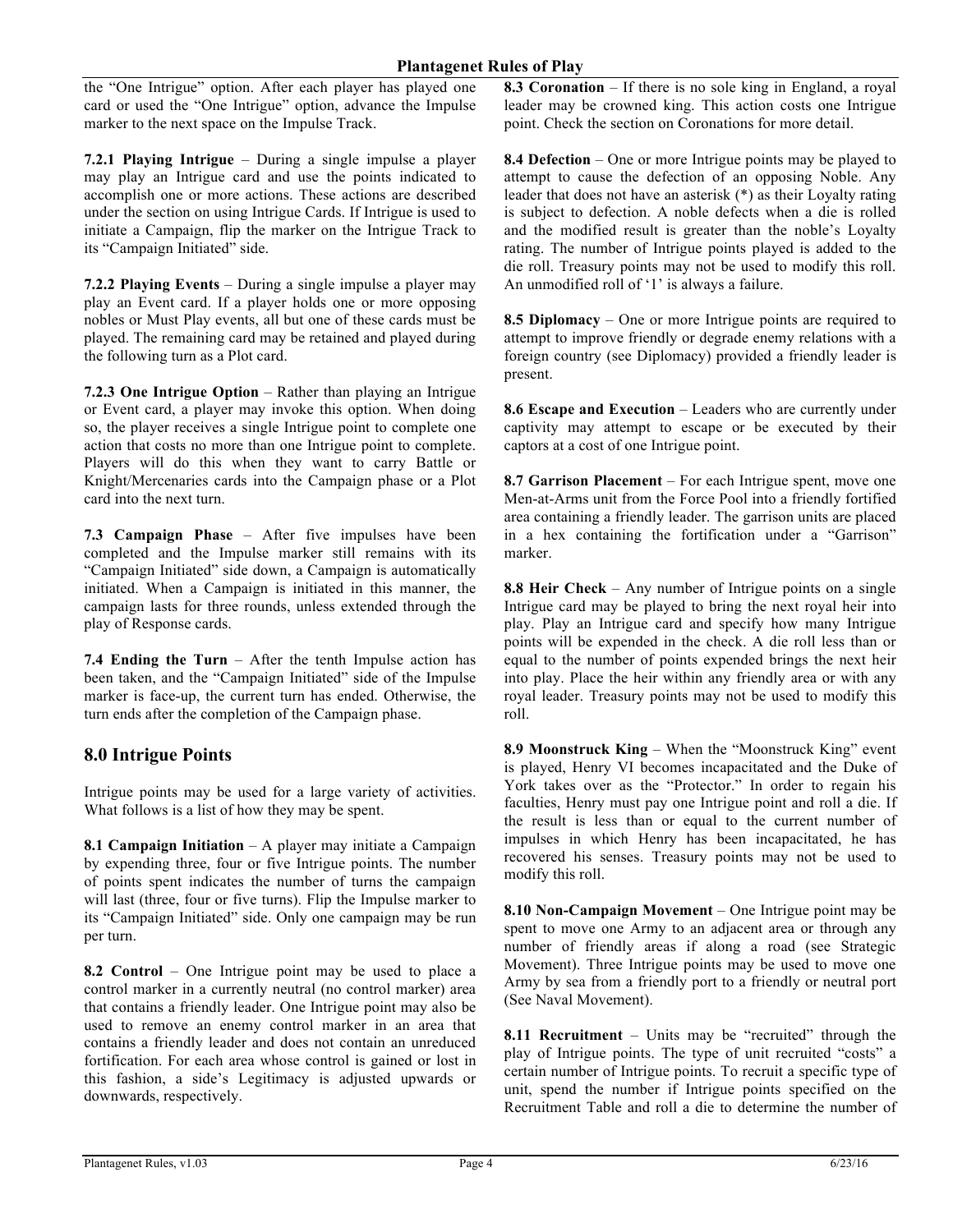units recruited. Place these units in the Force Pool. See the Recruitment section for more detail.

**8.12 Siege** – One Intrigue point may be used to allow a single die roll on the Siege table to attempt to reduce an enemycontrolled stronghold in an area that contains a friendly leader.

## **9.0 Treasury**

Wealth was a key factor in prosecuting the Wars of the Roses. The wealthiest nobles led the factions, often purchasing the support they required. Parliament had little to do with the dayto-day conflict between the warring families and was known to actively support both. A side's wealth is determined by the support of the Commons. The more areas a side controls, the wealthier it is.

**9.1 Determining Treasury** – At the beginning of each turn, each side adds up the number of areas it controls. The side controlling Calais adds an additional five points to his or her total (each area is worth one point, where Calais is worth six). This total is the Treasury each side has at the beginning of a turn and each should place their Treasury marker accordingly. Treasury points may also be gained or lost through the play of Events.

**9.2 Treasury Points** – Treasury points have two functions. They are used to maintain the troop units and to influence the results of die rolls.

**9.2.1 Troop Maintenance** – Treasury points are used during the Maintenance phase to pay for troops in the Force Pool and on Garrison duty. The inability to pay for these troops results in their elimination and possibly a loss of Legitimacy.

**9.2.2 Die Roll Modifiers** – Unless specified otherwise, Treasury points may be spent to modify non-combat related die rolls in favor of or against the roller. For the most part, Treasury points are modifiers to non-combat related die rolls. When spending Treasury points to modify die rolls, the roller spends whatever amount desired, and then the non-roller may spend any amount he or she wishes to counter the initial amount spent. Finally, the roller may spend any additional amount as a counteraction.

**9.2.3 Unspent Treasury** – At the end of a turn, any unspent Treasury points are lost. Treasury points may not be accumulated from turn to turn. It is assumed that the nobles controlling this wealth, when not spending it to advance their own agendas are spending it to advance their own pleasure.

### **10.0 Leaders**

Leaders are the basic type of units that move about the map during play. These units are moved to assist in converting areas to a faction's control, to conduct diplomatic missions to foreign territories and ultimately to engage in combat during a

Campaign phase. There are two types of Leaders: Royal and Noble.

**10.1 Royal Leaders** – Royal leaders include the members of the two families vying for control of the English crown. Royal leaders do not have accompanying Noble cards in the Intrigue deck. Each Royal leader has an Army Track on the map.

**10.2 Noble Leaders** – Nobles are those individuals friendly to a Royal family's cause. Depending upon game play, these leaders may switch sides one or more times. Noble leaders each have a representative Noble card in the Intrigue deck. These cards are placed face-up in front of the player currently controlling the Nobles in play, and each has an Army Track printed on it.

**10.3 Leader Ratings** – Each Leader in the game is rated with three characteristics on their individual pieces, from top to bottom:

**10.3.1 Loyalty** – Loyalty represents the likelihood that a leader will switch sides. The higher the rating, the more loyal the leader is to a particular faction. If this rating is listed as an asterisk, the leader either never switch sides or will only do so under special circumstances. Fauconberg: 5

**10.3.2 Command** – Command represents the number of combat units the leader may control during a Campaign. These units are stacked on the leader's Army Track. Generally, Royal leaders have the added benefit of being able to control Noble leaders within a single army. The reverse is usually not the case (exception: Warwick, the "King Maker"). Fauconberg: 2

**10.3.3 Tactical** – The Tactical rating is an indication of the leader's combat ability. Fauconberg: 3

**10.3.4 Quality** – Quality is a general measure of a leader's initiative and his (or her, in the case of Margaret of Anjou) ability to manage an army. Fauconberg: 6

**10.3.5 Leader Forces** – When involved in any combat, leaders automatically receive a default number of Men-at-Arms units in addition to what they can draw from the Force Pool. Royal leaders automatically received two Men-at-Arms units. Noble leaders automatically receive one Men-at-Arms unit.

# **11.0 Strategic Movement**

During the Impulse phase, leaders are moved about the map through the use of Intrigue points or Events. Leaders are moved in one of three ways: using Area, Road or Sea movement.

**11.1 Area Movement** – The expense of one Intrigue point allows a leader to be moved from his current area into any adjacent area. The leader's location within that area is not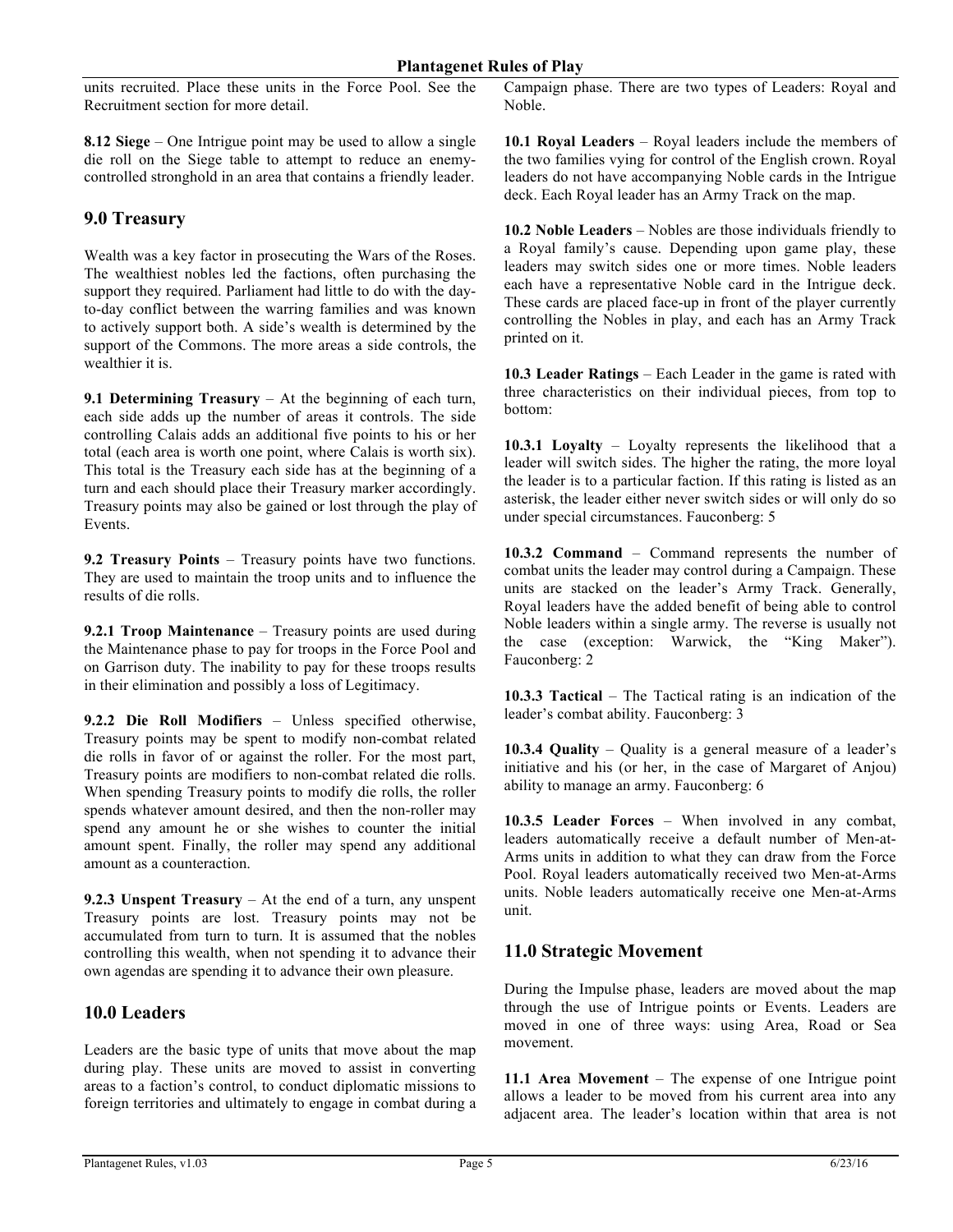expressly relevant during Area movement, although it may be very important immediately prior to the initiation of a Campaign. Place the leader in any hex desired within an adjacent area when using Area movement. When activating a leader that is currently carrying one or more other leaders, the other leaders may be activated using the same Intrigue point to move independently (e.g. a stack of leaders can split up and move in different directions). When activated, any Royal leader (and Warwick) may pick up one or more leaders in their area. Place these leaders on the "carrying" leader's holding box or card.

**11.2 Road Movement** – The expense of one Intrigue point allows a leader to be moved through any number of friendly or neutral areas, provided that a common road runs through each area. When using Road movement, a leader may not enter an enemy controlled area. A unit must stop in a friendly area containing fortifications under enemy siege when using road movement. Like Area movement, the moving leader may be placed in any hex of the destination area.

**11.3 Sea Movement** – Activating a leader to move by sea costs one Intrigue point. Only one sea move may be made per Intrigue card played. Leaders may move by sea from any friendly port to any other friendly port on the same or adjacent sea zone. Leaders may move by sea from specific friendly ports to foreign territories, and vice versa. Ireland is accessible via the Isle of Mann. France is accessible via the Channel Islands. Calais is part of both the North Sea and English Channel sea zones and is accessible to both France and Burgundy.

**11.3.1 Sea Invasions** – The "Invasion of France" card allows a leader to Muster troops into an area containing a Port (see Deployment). When making a move with troops, an Attrition die roll is required, with one troop unit eliminated per '6' rolled.

**11.3.2 Naval Interception** – When a faction opts to make a Sea Move the opposing faction, if they have a noble located in a port area within the same sea zone, may attempt a naval interception. A successful naval interception results in the cancellation of the opposing faction's sea move after any required attrition rolls have been made (during a Sea Invasion). To intercept a moving force, a die is rolled. The Lancastrians succeed on rolling a '1.' The Yorkists succeed upon rolling a '1' or a '2.' Lord Fauconberg (regardless of faction) succeeds upon rolling a '1' through '3.' The Duke of Warwick (regardless of faction) succeeds upon rolling a '1' through '5.' These die rolls may be modified by Treasury points. A roll of '6' always fails.

### **12.0 Recruitment**

During the Wars of the Roses, there were no standing armies in the same fashion that armies existed on the Continent. Forces were gathered together when one side or other found the time right to pick a fight. When a battle was in the making,

calls were placed for local forces and favors or indentures were called in from allied nobles. In game terms, these forces are called in during a skirmish or at the outset of a Campaign. The recruitment process in Plantagenet does not simulate the gathering of forces. Instead, it represents laying the foundation to acquire forces when they are needed. The deployment process involves converting these promises into actual forces.

**12.1 Recruitment Cost** – Recruiting units is accomplished through the use of Intrigue points. Each type of unit costs one or more intrigue points, the "better" units costing more. When a unit is purchased, roll a die on the Recruitment table and cross-reference the result with the column corresponding to the unit type being recruited. Add the resulting number of units to the Force Pool. Treasury points may be used to modify a recruitment die roll.

**12.2 Unit Types** – Only a few types of units may be directly recruited: Longbowmen, Billmen, Men-at-Arms and Spears. All other unit types listed on the Recruitment table are deployed through the play of cards or at the outset of a battle.

### **13.0 Deployment**

Generally, units are deployed en masse at the beginning of a Campaign. Deployment involves moving units from the Force Pool and assigning them to individual leaders. Campaign deployments are described in detail in the Campaign section of the rules. There are several instances where deployments are possible outside of a Campaign. These are described below:

**13.1 Garrisons** – Garrisons are groups of soldiers assigned to defend a fortification during enemy siege.

**13.1.1 Deploying a Garrison** – Garrisons may be deployed into fortification hexes when a leader is present in the fortification's area. One Men-at-Arms unit is moved into the fortification hex from the Force Pool per Intrigue point expended. Place a "Garrison" marker on top of units assigned to garrison duty.

**13.1.2 Fortification Capacity** – Some fortifications are printed on the map along with a number in a yellow box. This number is the "fortification value" and is the quantity of Menat-Arms units that can be deployed within the fortification as a garrison. Fortifications that do not have this number printed along side them are assumed to have a fortification value of '1' (only one Men-at-Arms unit may be deployed within as a garrison).

**13.1.3 Garrison Immobility** – A garrison, once deployed, may never move. A garrison may never take part in a battle during a Campaign phase, even if the battle takes place in or adjacent to the fortification hex.

**13.1.4 Garrison Maintenance** – During the Maintenance phase, any garrisons in play must be maintained by spending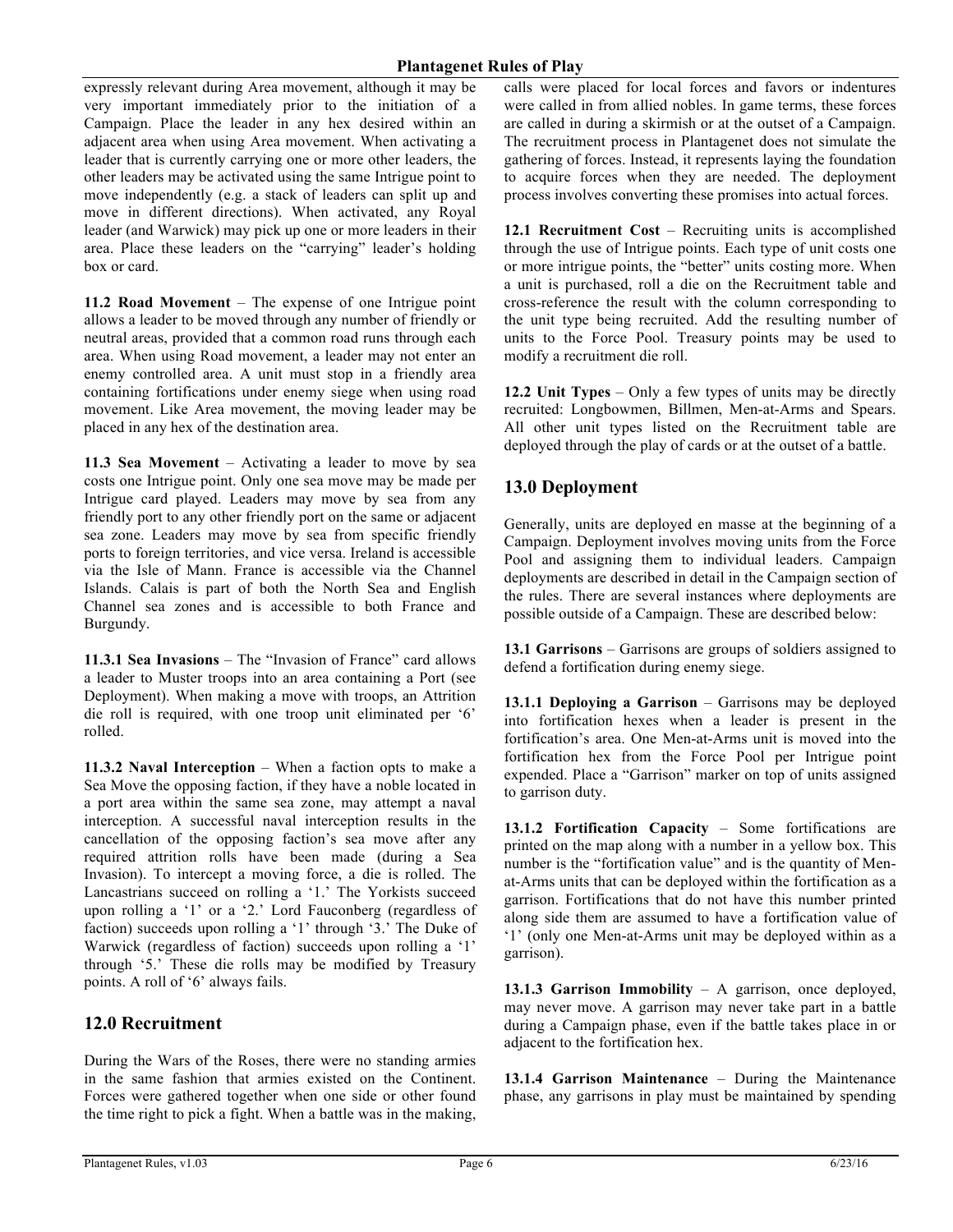one Treasury point per garrison unit. Failure to maintain a garrison unit results in its elimination.

**13.2 Mustering** – Mustering involves calling up troops outside of a Campaign phase. This occurs at the outset of a Sea Invasion and when a battle results as part of an Interception event.

**13.2.1 Muster Table** – When a muster is called for, roll a die on the Muster table and cross reference the result with the mustering leader's Command rating. The die roll is modified by the mustering leader's Quality rating (before the roll) as well as Treasury points (after the roll). The result is the maximum number of units selected from the Force Pool and added to the leader's Army track. A leader may select fewer units if desired.

**13.2.2 Muster Type** – Depending upon the activity that results in a muster, only specific types of units may be selected from the Force Pool. If none of the requisite units are available, each leader receives his default Men-at-Arms units (two for royal leaders and one for noble leaders) only.

**13.2.3 Muster Duration** – A muster only lasts until the current action is completed. Once the invasion or interception is complete, all mustered units are eliminated. They have been paid or their indenture fulfilled.

## **14.0 Sieges**

During the Wars of the Roses, sieges (in the classic sense) were rare. Most keeps of the period were little more than beefed up manor houses that could not withstand a siege for more than a few days. There are several instances of major siege efforts on castles in Wales and the Northern Marches, as these areas were the only ones prone to invasion and therefore protected by works of substance. For the most part, sieges involved little more than the threat of damaging a noble's home and the latter submitting.

**14.1 Fortifications** – Some areas on the map include a hex with a "fortification" symbol. These areas are defined as "fortified" and the symbol hex indicates where the fortification is located.

**14.1.1 Fortification Value** – Each fortification hex has a fortification value of at least '1.' Those with values greater than one are printed with a fortification value in a yellow or red box along side the fortification symbol. A fortification value in a red box has no bearing on the strength of the fortification itself. It's simply a mnemonic to indicate Calais as worth its fortification value in additional Treasury and Legitimacy points.

**14.1.2 Fortification Capacity** – A fortification can hold a number of Men-at-Arms units equal to its fortification value as a garrison.

**14.1.3 Fortified Area Conversion** – An enemy controlled, fortified area may not be converted to neutral control until the fortification has been reduced.

**14.2 Siege Requirements** – A siege may be conducted in any enemy fortified area free of enemy leaders, provided at least one friendly leader is within the area.

**14.3 Conducting Sieges** – To conduct a siege, spend one Intrigue point and roll a die. If the result is greater than the fortification value, the fortification is reduced. Indicate a reduced fortification with a "Reduced" marker. Reduce the die roll by the number of garrison units within and Treasury points spent (both prior to the die roll). If the roll fails, mark the fortification with an "Under Siege" marker. The Under Siege marker provides an additional die roll modifier applied toward future attempts. For each failed attempt, increase the Under Siege marker to a maximum of '+3.'

**14.4 Siege Losses** – For each '1' rolled when resolving a siege, eliminate one garrison unit, if available. A successful siege roll eliminates all Garrison units.

# **15.0 Diplomacy**

Both the Lancastrians and the Yorkists sought assistance and safe haven from foreign powers during the Wars of the Roses. The Yorkists maintained a strong relationship with Ireland. The Lancastrians maintained good relations with the Scottish court, mostly based upon promises of mutual support. In addition, two great continental powers at war, France and Burgundy lent support as both safe havens and sources of mercenary soldiers. To gain and keep the English crown, assistance from abroad is vital. These rules describe how to gain support of foreign territories.

**15.1 Holding Boxes** – Each of the four foreign territories are represented on the map by large holding boxes.

**15.2 Diplomacy Tracks** – Within each holding box is a small track for maintaining the current diplomatic status between a single faction and the foreign territory in question. The track indicates three levels: Wary, Friendly and Allied. Each box in the Diplomacy track contains a number (1 through 3). This number indicates the number of Intrigue Points that must be spent to attempt to advance a faction's relations with that territory. After expending the Intrigue Points required, a die is rolled. If the result is a '6' (or higher), the diplomatic level is moved. Prior to rolling, treasury points may be expended to add a die roll modifier of +1 per point spent. A faction's Relations may be reduced in a reciprocal manner, with the number if intrigue required in reducing a faction's Relations being equal to the number in the next downward diplomatic level.

**15.3 Moving to a Foreign Territory** – To adjust relations in a foreign territory, a faction must send a representative to the territory's "court." This is accomplished by moving any leader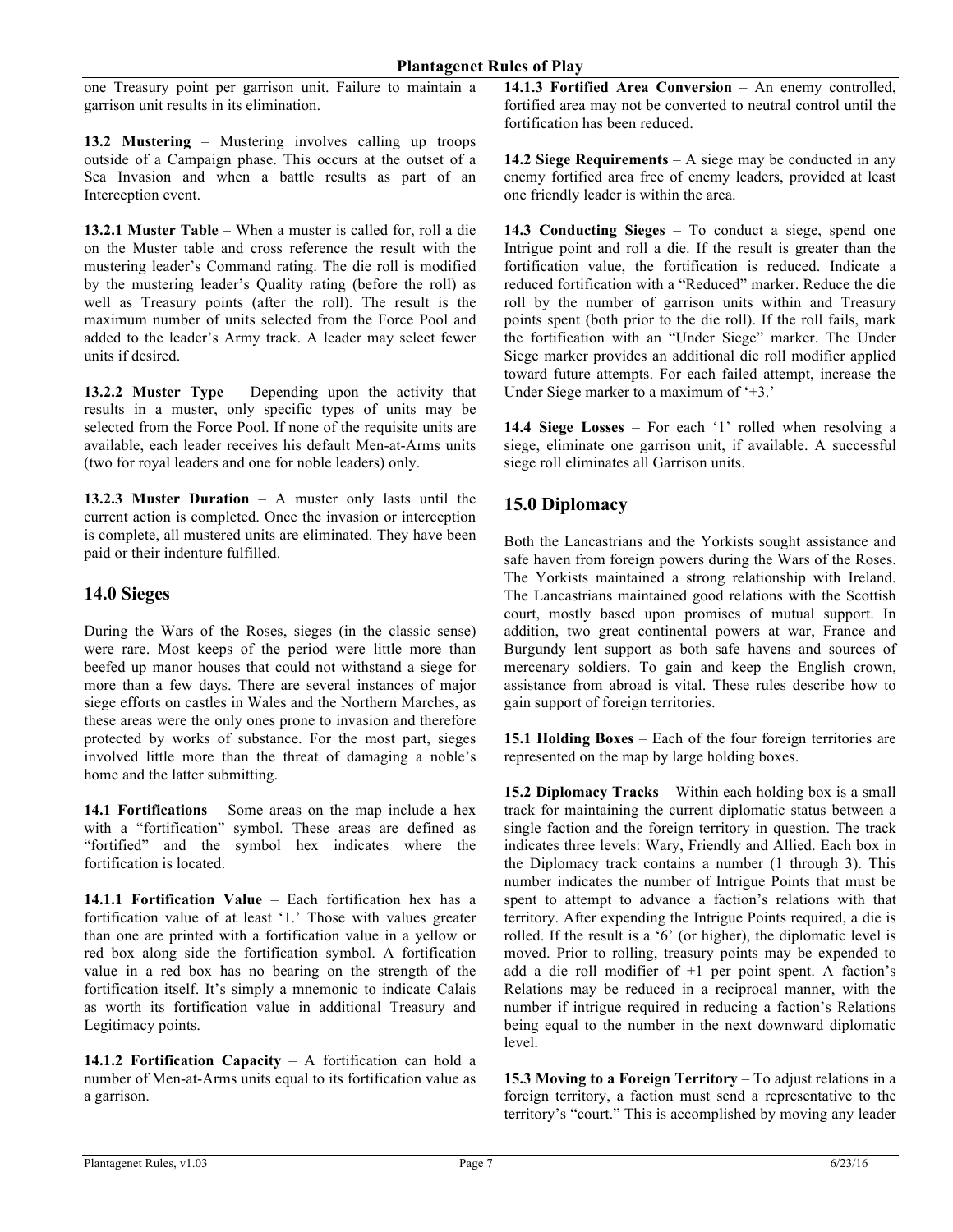from a specific location across an adjacent border or by sea to the foreign territory in question. Ireland is reachable by sea from the Isle of Mann. France is reachable by sea from the Channel Islands. Both France and Burgundy are reachable from Calais. Scotland is reachable via Carlisle and Berwick (any hex adjacent to Berwick if it is in Scottish hands) or by sea from any North Sea port.

**15.4 France and Burgundy** – Until the second Treaty of Arras was signed, these two countries were in continual conflict. This conflict is represented by limitations on a faction's ability to increase their Relations with both of these countries. When a faction **increases** their relations with either France or Burgundy, their relations with the other territory is immediately decreased by the same amount. **Decreasing** a faction's relations does not result in an increase.

**15.5 Mercenaries** – A leader located in a foreign territory may recruit Mercenaries. Play the appropriate Mercenary card and roll on the Recruitment table for the specific unit type. Modify the roll by Treasury points and the current diplomatic level (adding if relations have been established, subtracting if the opposing side maintains relations).

## **16.0 Campaigning**

The Wars of the Roses can best be described by a long period of peace and prosperity, interrupted by moments of extreme violence. The goal of the Wars was to control the crown with the consent of the Commons. Continual havoc and pillaging was the last thing the royal factions desired. Still, when issues had to be settled and problems resolved once and for all, arms were taken up and blood shed.

**16.1 Campaign Phases** – Only one Campaign may take place per game turn. By default, a Campaign phase is begun after the turn's last impulse has been resolved. Either player, however, may initiate a Campaign phase earlier in the turn by playing an Intrigue card valued '3' or higher. If a Campaign is begun earlier in the turn, flip the Impulse marker to its "Campaign Initiated" side. If a Campaign phase is initiated during an impulse, no Campaign takes place at the end of the turn.

**16.2 Campaign Length** – A Campaign phase lasts a number of Campaign Turns. The minimum number of turns a Campaign phase will last is three (3). When a Campaign is initiated during an impulse, the Intrigue value of the card played determines the exact length of the Campaign: three, four or five turns.

**16.3 Initial Deployment** – At the beginning of a Campaign phase, players attach as many units as desired from the Force Pool to leaders currently in play (regardless of their location). Add a Men-at-Arms unit to each leader currently in play. Any leader currently "carried" by another is placed on the map in the same hex as the carrying leader.

**16.4 Campaign Turn Sequence** – A Campaign phase is played out in a series of Campaign turns. During each turn, leaders are activated for movement and combat. When both players decline to (or cannot) activate units, the turn ends. Once the set number of Campaign turns has been completed, the Campaign phase ends and standard play is resumed.

**16.4.1 Initiative Roll** – Both sides roll a die. If there is a Sole King, that faction wins any ties, otherwise ties are won by the Yorkists. The side winning the initiative roll may opt to pass  $(16.4.2)$ , move a force  $(16.4.3-0.5)$  or battle an adjacent enemy force (16.4.6-.7). When initiated with an Intrigue card, the side initiating a Campaign phase automatically wins the first initiative roll.

**16.4.2 Passing** – If a player cannot or does not want to activate a leader for movement or combat, he may pass the initiative to his opponent. If his opponent does not want to activate a leader, his opponent may pass the initiative back. Finally, the initial player may activate units or pass again. If there are three consecutive passes, the turn proceeds to the Recovery step.

**16.4.3 Force Activation** – The side that won the initiative selects a leader with a Fatigue value of less than 4 and rolls a die. The result is added to the leader's Quality value. The total represents the number of movement points that leader has during that activation to move his (or her) forces.

**16.4.4 Attrition** – Each time a leader is activated, there is a chance that his forces will diminish owing to fatigue and desertion. When a leader is activated place a Fatigue marker with him with its 'no check' side up. Upon subsequent activations, flip the marker to its  $+0$  side or replace it with a  $+1$  marker. Flip a  $+1$  marker to its  $+2$  side. A leader with a  $+2$ marker may not be activated.

**16.4.4.1 Attrition Check** –When activating a leader marked with a Fatigue maker of  $+0$  or higher, a die is rolled for each unit in his Army. Add the value of the Fatigue marker to each die roll. If the modified result is a '6' the unit has suffered attrition and is eliminated.

**16.4.4.2 Impulse Attrition** – There are several occasions where attrition rolls may be required outside of a Campaign phase (ex: Sea Invasions). These are handled in the same manner as a standard attrition roll. Roll a die for each unit; add any modifiers to each roll and on each '6' result, eliminate a unit.

**16.4.5 Movement** – Movement of a force during a Campaign phase is done through the use of the map's hex grid. Forces are moved from hex to hex, expending movement points as they are moved. Hexes may not be skipped, and a unit may always move to a minimum of one adjacent non-sea hex, regardless of its movement cost.

**16.4.5.1 Terrain Costs** – While moving, leaders spend their movement points acquired when activated. Moving into a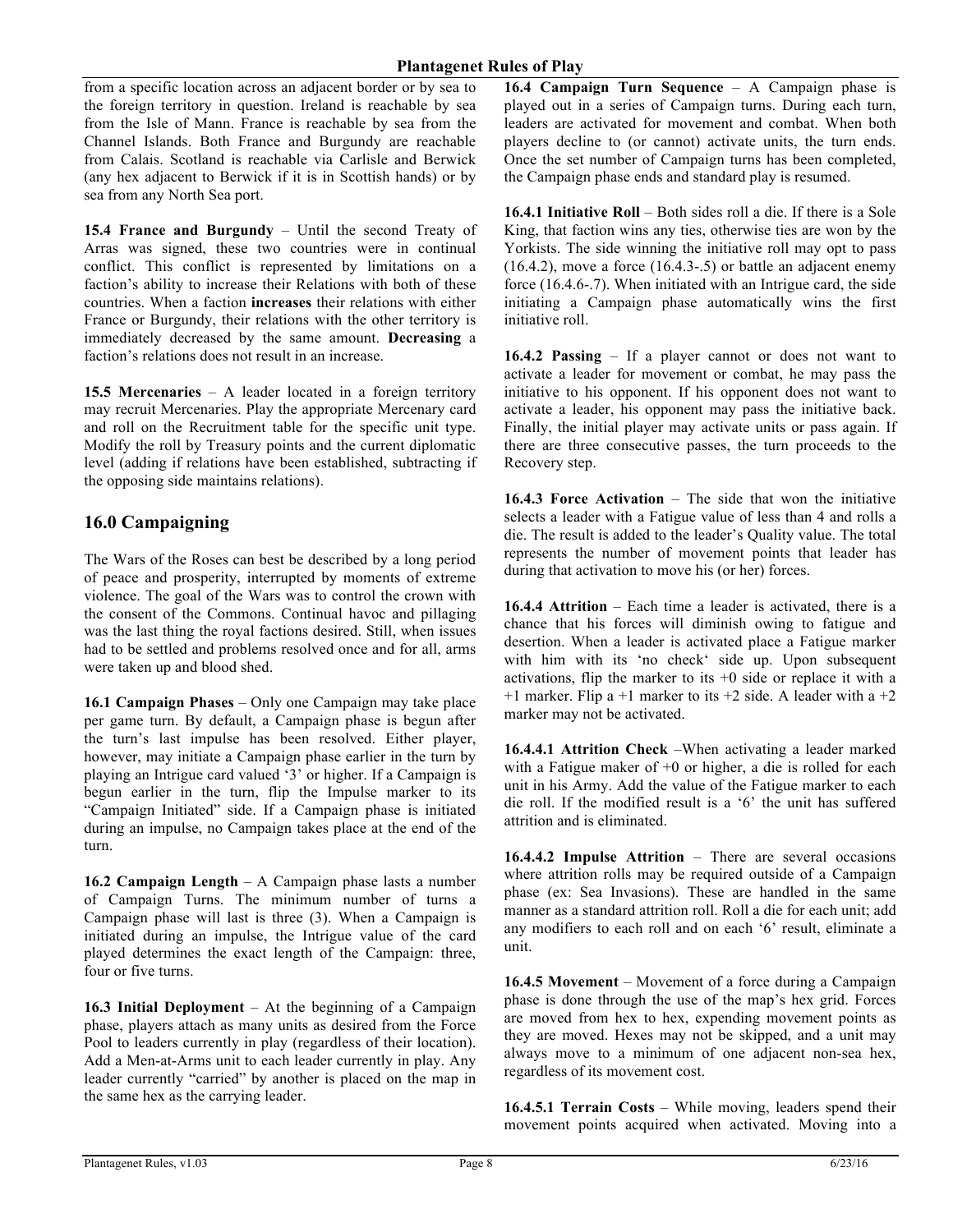"clear" hex costs two movement points. Moving into a "woods" hex costs three points. Moving into a "rough or moor" hex costs four points. Moving into a mountain hex costs five points.

**16.4.5.2 Roads** – A force may move into any hex at a cost of one movement point so long as the force follows a road from its current hex into the adjacent hex, across a hex-side bisected by the road.

**16.4.5.3 Zones Of Control** – The six hexes surrounding a leader's hex constitute his "Zone Of Control" (ZOC). An adjacent hex is not part of a ZOC if it is separated from the leader's hex by a river hex side (even if bisected by a road). A leader must stop when it moves into a ZOC. A leader beginning its activation in a ZOC may not move into another ZOC hex until it has entered a non-ZOC hex. Other leaders or their own ZOCs never cancel ZOC hexes.

**16.4.5.4 Flight into Exile** – An army located in a port hex when activated during a Campaign phase has the option to flee into exile.

**16.4.5.4.1 Move To Foreign Territory** – A leader may make a normal naval move to a foreign territory adjacent to the sea zone touched by his port location. Make an attrition roll (5-6) for all accompanying combat units. A leader may move to a non-adjacent foreign territory, but automatically loses all accompanying combat units. A leader may move to Scotland through Carlisle or Berwick (or any hex adjacent to Berwick if it is under Scottish control).

**16.4.5.4.2 Returning To England** – A leader may not return to England in the same Campaign turn in which he fled. When activated, he may return with accompanying combat units to an adjacent port (only). Transporting combat units from a foreign territory costs one Treasury point per unit, and an attrition roll  $(+1)$  must be made after the crossing.

**16.4.5.5 Carrying Leaders** – Generally, every leader on the board must activate and move independently. The only exception is Henry VI, who can be added to any leader's Holding box as if he were a combat unit. Henry may not command any troops of his own when carried in this fashion. Henry VI may be redeployed at the beginning of the next Campaign turn with troops in the same location as the carrying leader.

**16.4.6 Combat** – When a friendly force is adjacent to an enemy force, combat may occur. Combat is always voluntary for an active leader. A leader at a Fatigue level of +2 may not attack, but may be attacked without penalty. All leaders involved in an attack increase their Fatigue levels by +1. To execute a battle, follow these steps:

**16.4.6.1 Withdraw Into Fortification** – If the defending force occupies a fortification hex, Leaders and Men-at-Arms may withdraw into the fortification to avoid combat. The Fortification Capacity is in effect during this withdrawal. Any

units that cannot enter the fortification are eliminated. Men-at-Arms withdrawing into a fortification become part of its garrison and may not move for the remainder of the turn (as if they had been deployed there). A leader may exit the fortification during a later activation, but retains any fatigue level he may have acquired.

**16.4.6.1 Determine Main Force** – Select the hex containing the "main force." The leader (and attached leaders) in this hex is automatically committed to battle all units in the adjacent "target" hex. Add a fatigue marker to this leader or increase his current fatigue marker by one level.

**16.4.6.2 Determine Subsidiary Forces** – Select each additional hex adjacent to the same target hex that contains friendly leaders. These additional hexes contain "subsidiary forces." Roll a die for each subsidiary force to see whether it joins the battle. The die roll must be less than or equal to the Quality rating of the leader in the main force, minus the smallest number of movement points from the main force to a subsidiary force. When counting movement points, the movement path may move through ZOC hexes, but not through the target hex. Regardless of whether the subsidiary force successfully joins the battle, add a fatigue marker to its leader or increase a current fatigue marker by one level.

**16.4.6.3 Levies** – Each side rolls a die on the Levy recruitment table for each controlled area adjacent to the battle area. If the battle area is neutral, both sides make an additional Levy roll, otherwise the side controlling the area makes two additional Levy rolls. If a Knight card (see below) is played that is resident to the battle area, that player gains an additional Levy roll. Sum the Levy results to determine how many Levies are available to each side during the battle. Treasury points may not be used to modify levy rolls.

**16.4.6.4 Mercenaries** – The attacker plays any number of Mercenary cards from their hand, followed by the defender. Each then rolls on the appropriate Mercenary column to determine the number available for battle. These units are added to any leader's Army holding box and may count in excess of their Command rating. Treasury points may be used to modify rolls for Mercenaries.

**16.4.6.5 Knights** – The attacker plays any number of Knight cards from their hand, followed by the defender. Each then rolls on the Knights table to determine the number available for the battle. These units are added to any leader's Army holding box and may count in excess of their Command rating. Treasury points may be used to modify rolls for Knights. Playing a Knight card that includes a 5 Intrigue value automatically gains  $a + 1$  on the die roll.

**16.4.6.6 Committed Leaders** – Each player (attacker first) may select one leader for commitment to the battle. This leader affects the morale of the attacking force. Committed leaders run a greater risk of death or capture.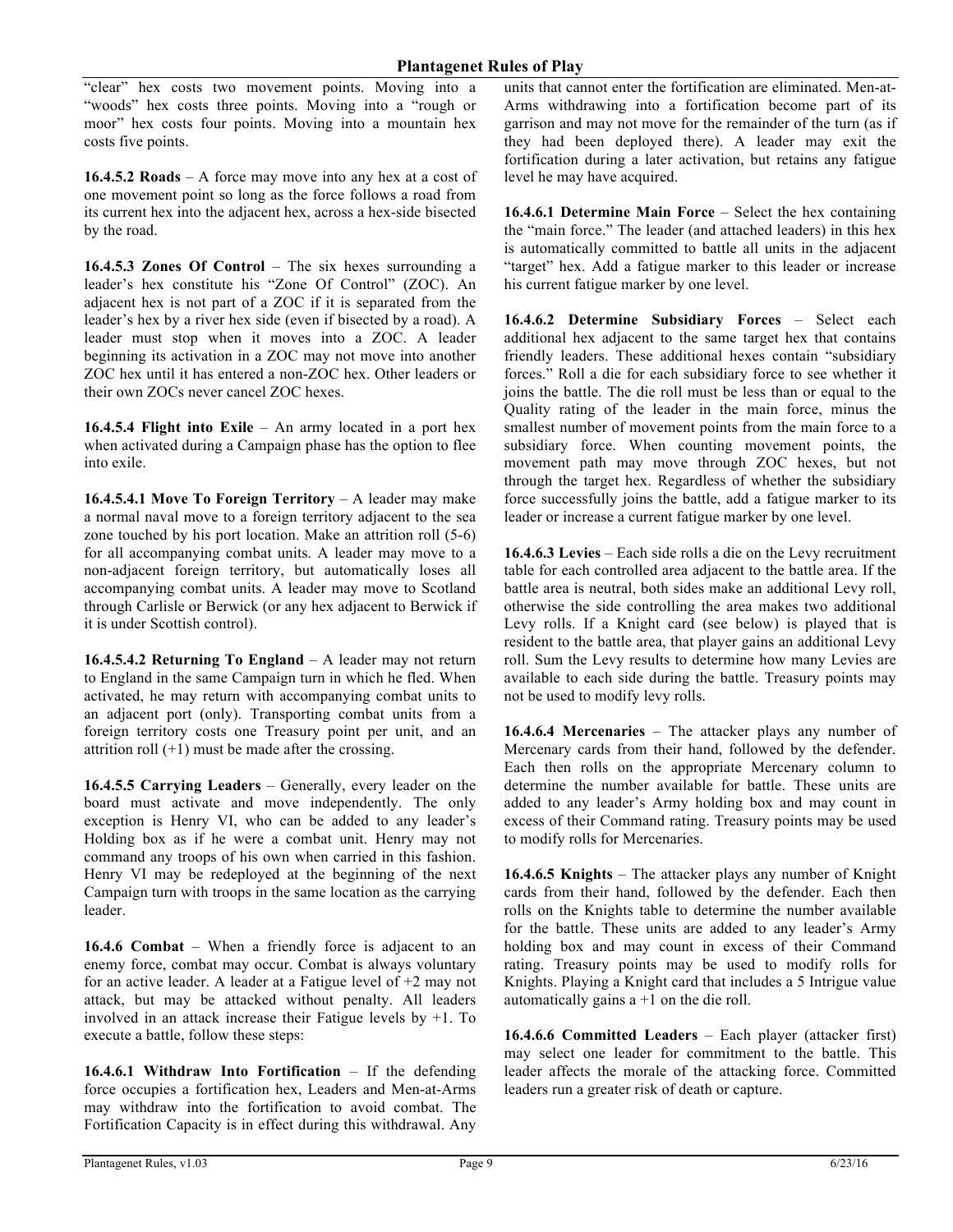**16.4.6.7 Deploy Forces** – Both players place their combat units on the Battle Board. A unit is placed in the column corresponding to its initial Morale rating. Players then check to see if any of these units can be moved up or down the track into better or worse Morale columns thus:

#### *Attacker*:

- +1 shift for each attacking Foot unit that does not have a corresponding defending Polearm.
- +1 shift for each attacking Spear unit that does not have a corresponding defending Pikeman unit.
- +/- the difference in the committed Leader's Tactical values.
- current fatigue level.
- + modifiers from Battle Cards.

#### *Defender*:

- +1 for each defending Polearm that does not have a corresponding attacking Foot unit.
- +1 for each defending Pikeman unit that does not have a corresponding defending Spear unit.
- + modifiers owing to Terrain effects
- current fatigue level.
- + modifiers from Battle Cards.

Units cannot be advanced further than the 8 column or lower than the 0 column.

**16.4.6.8 Missile Fire** – Each player resolves Missile combat, the defender first followed by the attacker. Selecting a Missile unit and rolling a die resolves missile fire. If the result is greater than or equal to the unit's Missile Rating, a hit is scored against an opposing unit of the most numerous types. If there are several types of units with equally large numbers, the firing player selects the affected group. A hit unit must make a Morale check, modified by the amount by which the Missile attack was made. If this modified roll is less than or equal to the unit's Morale, it is Disrupted and moved down one column. If the result is 1 or 2 higher than the unit's Morale, it is placed into the Waving box. If the result is 3 or higher, it is placed into the Eliminated box. This process is completed for every Missile unit that is not Wavering or Eliminated. Once complete, the Melee process begins.

**16.4.6.9 Melee** – Each side resolves Melee simultaneously. First, a ratio between the numbers of non-wavering or eliminated units is determined, rounding down in favor of the defender. For example, if 5 units are attacking 3 units, both sides use the 1-1 column on the Combat Results Table. On the other hand, if 3 units were attacking 5, the attacker would use the 1-2 table and the defender the 1-1 table. Each player rolls a die and checks the results in the appropriate column. The results are applied against all non-eliminated units thus:

*D: Disrupted*. All units move down one column. Units in the Wavering box are eliminated. Units in the 0 column are moved to the Wavering box.

*M: Morale Check*. All units must roll a die and add the modifier indicated to the roll. If the modified roll is less than or equal to their current Morale, they are disrupted. If the roll exceeds current Morale by 1 or 2, the unit is placed into the Wavering box. If the roll exceeds current Morale by 3 or more, the unit is placed into the Eliminated box. Units currently in the Wavering box must roll as well and are assumed to have a Morale level of 0.

After the first round of Melee, each side declares whether or not they will retreat. The defender has the first option. If neither side opts to retreat, another round of Melee is fought, beginning with the determining of the odds ratio. This process repeats until either a side retreats or is eliminated.

**16.4.6.10 Casualty Effects** – At the conclusion of a battle, increase an army's Fatigue level by +1 if its majority is wavering and/or eliminated. Increase an army's Fatigue level by +2 if it is completely wavering.

**16.4.6.11 Killing and Capturing Nobles** – At the conclusion of a battle, roll a die for each leader present. Modify each die roll thus:

- -2 if the battle victor
- +1 if the leader was committed
- +1 if majority of army wavering and/or eliminated
- +2 if majority of army eliminated

If the modified die roll is greater than a leader's Quality, he is either killed or captured. Roll another die. If the result is a 6, the leader is killed. Any other roll results in capture only for the losing side (victorious leaders are never captured). Captured leaders are moved to any castle hex friendly to the victorious side and placed under a Captured marker.

**16.4.6.11.1 Escape** – A noble may attempt to escape by playing one Intrigue point during an Impulse and rolling a die greater than the castle's current fortification level. This die roll is reduced by the size of a local garrison. Modify the die roll with Treasury points. An escaped leader is placed anywhere within the fortified area.

**16.4.6.11.2 Execution** – An enemy leader in captivity may be executed if a friendly leader occupies the fortification hex and one Intrigue point is spent. When a leader is executed, the side controlling the dead leader immediately neutralizes a number of enemy controlled areas equal to the Loyalty rating of the executed leader (or six in the case of a unit with an '\*' as their Loyalty rating).

**16.4.6.11.3 Margaret of Anjou** – Margaret of Anjou may never be executed (under any circumstances). If she receives a "Killed" result in battle, she goes immediately into exile in either Scotland or France. If Margaret is captured before Edward (Prince of Wales) is available, roll a die. On a roll of '6' (modified by Treasury points) Edward is removed from the game.

**16.4.6.12 Reorganization** – After a battle is complete, remove all Levies and eliminated units. Return remaining units to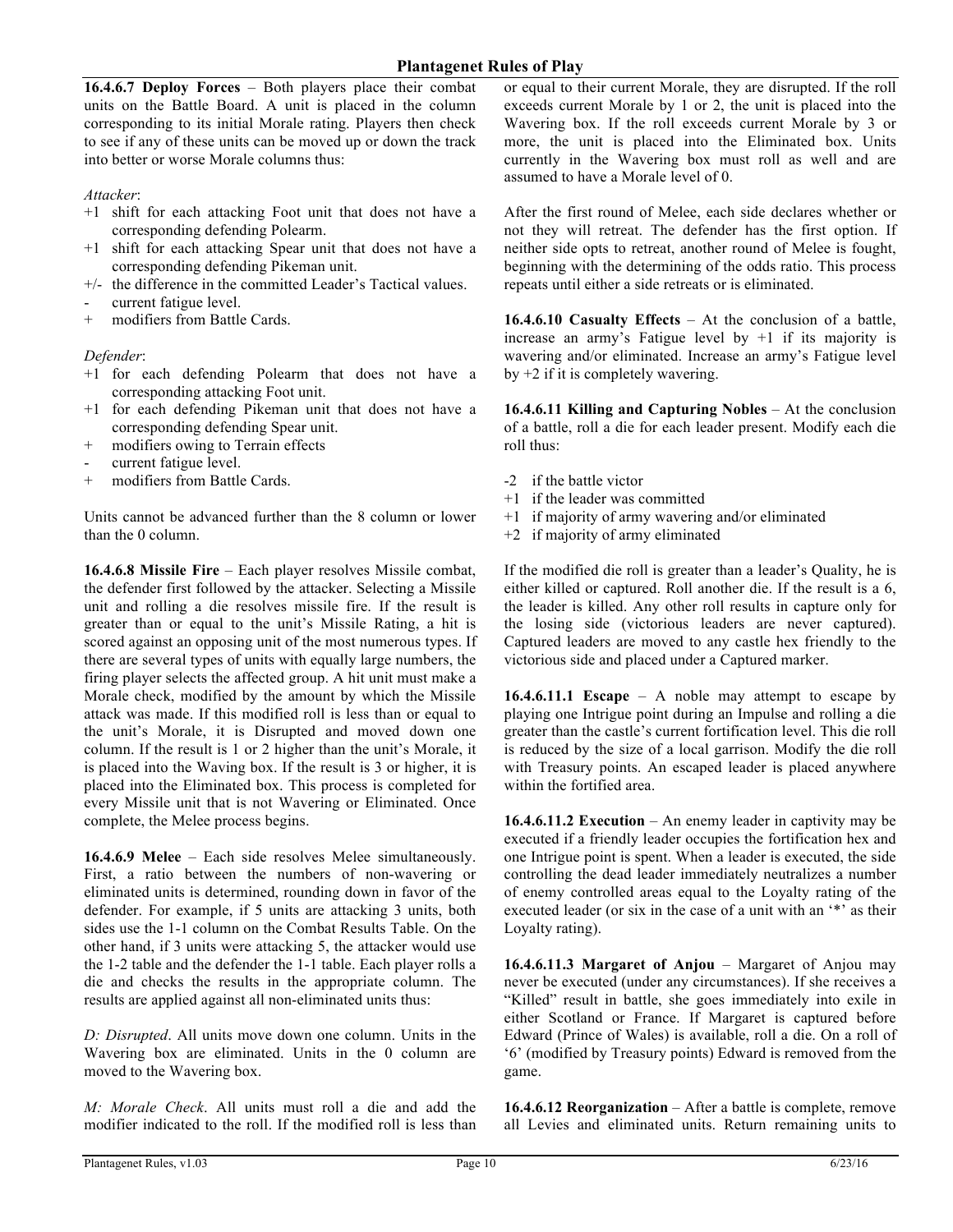leader Army holding boxes. Any units that cannot be added to an Army holding box without being in excess of a leader's Command rating are eliminated. Units assigned to leaders already marked with fatigue markers automatically assume that level of fatigue (regardless of which leader they may have been originally stacked with).

**16.4.6.13 Retreat** – A leader that loses a battle must retreat. A retreating leader may move a number of hexes away from the battle hex equal to the leader's Quality rating plus two (2), and must move at least three (3) hexes. A retreating leader may not move through an enemy ZOC nor may it retreat through an enemy leader. A retreating leader may not move into or through an otherwise prohibited hex. Failure to adhere to these rules causes attrition rolls at the leader's current fatigue level. A leader may retreat across the border into Scotland as if following "Flight Into Exile" (16.4.5.4), adding the enemy's current support level to attrition rolls.

**16.4.6.14 Spoils of War** – A victorious army that eliminates their opponent immediately converts the area in which the battle took place to their control.

**16.4.7 Lone Leaders** – A lone leader is very vulnerable to capture. A moving army may enter a hex containing a lone leader. When this happens, the lone leader rolls against capture (as in 16.4.6.9). If the leader escapes, he or she retreats normally. The moving player may continue his move with any remaining movement points.

**16.4.8 Recovery** – After three passes have been called, the current Campaign turn ends. All fatigued leaders attempt to recover. Roll a die for each leader and check the Recovery table to determine the levels of fatigue removed. Reduce the die roll by one if a leader occupies an enemy controlled area or if an enemy leader occupies the same area. Increase the die roll if the leader occupies a friendly area. Leaders in foreign territories automatically recover all fatigue.

**16.4.9 Redeployment** – Units that were not deployed from the Force Pool at the beginning of the Campaign phase may be added to leaders occupying friendly areas or foreign territories. Additional mercenary units may be deployed to leaders in foreign territories.

# **17.0 Sole King and Protector**

Whenever there is only one royal leader who has been crowned king (or begins the game crowned in the case of Henry VI) and occupies any area within England, he is assumed to be the sole king.

**17.1 No Sole King** – There is no sole king when either the only leader currently crowned has been captured, is in exile or is incapacitated. There is no sole king when both players control a leader who has been crowned and both are located in areas within England.

**17.2 Benefits** – The sole king automatically wins any initiative ties during a campaign phase and may play event cards specifically noted as usable only by the sole king. At game end, the player controlling the sole king is the winner (this does not necessarily apply toward automatic victory levels).

**17.3 The Protector** – When Henry VI has been incapacitated; Richard of York attains "Protector" status. This status continues until Henry VI returns to play. The "Protector" acts as if he were sole king in all respects. Also, when Richard first attains protector status, Calais is immediately converted to Yorkist control. This control remains until converted by force back to Lancastrian control or until Warwick changes allegiance.

## **18.0 Coronation**

The ultimate goal of Plantagenet is to be the last remaining sole king in the game. To accomplish this, you'll have to ensure that your royal leaders are crowned.

**18.1 Crowning Conditions** – The leading royal noble of either house may be crowned king under four specific conditions. If all of these conditions are met, flip the royal leader over to its crowned side upon expending at least three Intrigue points. A crowned leader retains this status until he dies.

- 1) There is currently no sole king,
- 2) The leading noble occupies a controlled area containing a cathedral,
- 3) The faction has at least as much legitimacy as its opponent, and
- 4) A die is rolled and the result is less than or equal to the number of Intrigue points played.

**18.2 Royal Succession** – The order in which royal leaders may be crowned is fixed as follows:

- **Lancastrians**:
	- 1) Edward, Prince of Wales
	- 2) Henry Tudor
	- 3) Pretender
- **Yorkists**:
	- 1) Edward, Earl of March
	- 2) Richard, Duke of Gloucester
	- 3) Pretender

**18.3 Limitations** – Henry VI begins the game crowned and Richard of York may never be crowned. Richard of Gloucester may not be crowned until the "Malmsey Wine" event has been played. A royal noble must die before the next noble in succession may be crowned. Pretenders are created through the play of Event cards after all heirs in a family have been killed.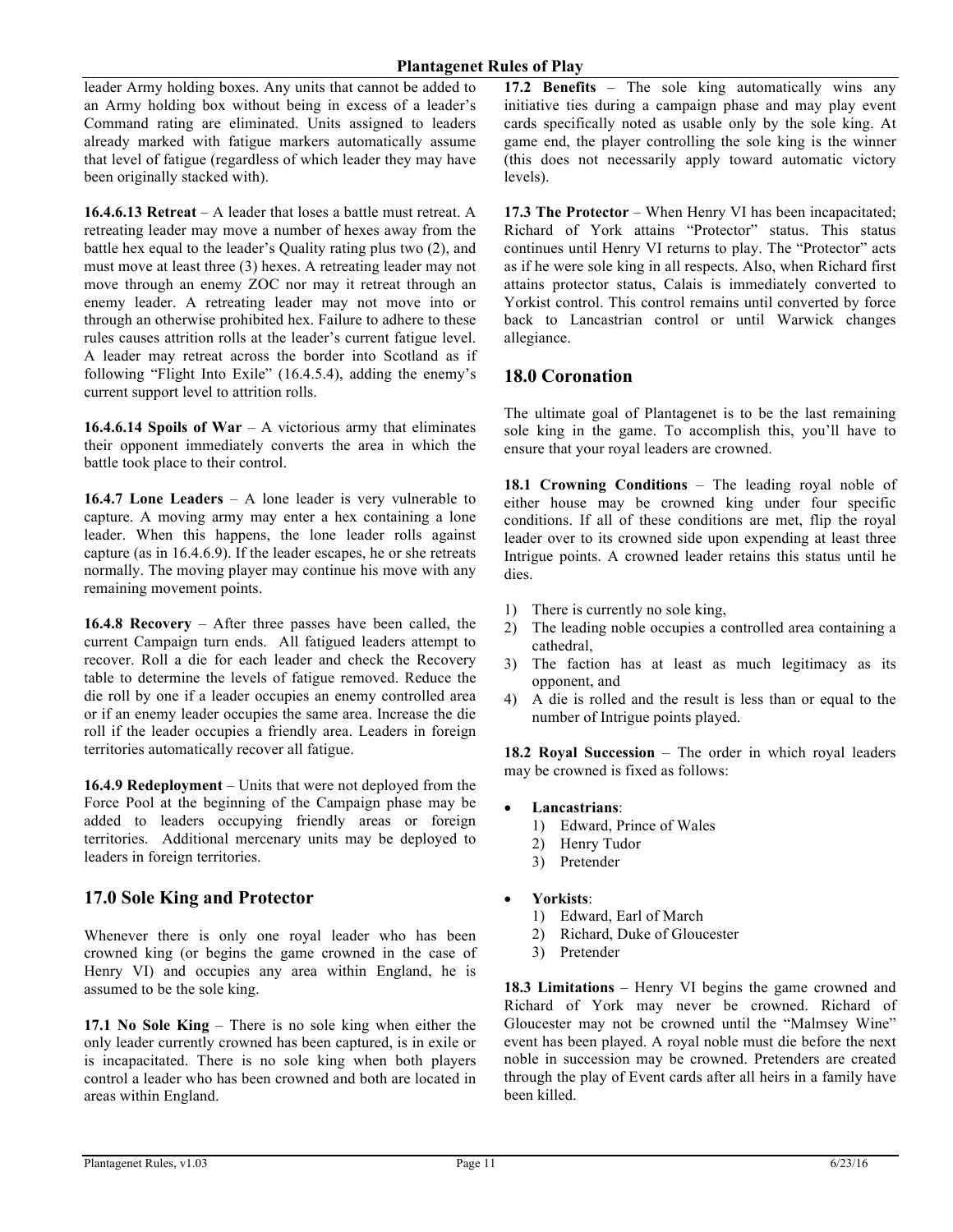**18.4 Edward IV** – Once Edward, Earl of March is crowned, the latter half of the Wars of the Roses begins. As part of Edward's "coronation ceremony," shuffle the Yorkist deck together with whatever remains of the Lancastrian deck. Do not shuffle any cards played up to that point (discards) in with these cards.

## **19.0 Warwick, The King Maker**

Much of the success of the Yorkists during the early Wars of the Roses can be attributed directly to the involvement of the Neville family (the wealthiest of the realm) and its most talented son, Richard Neville, the Earl of Warwick. Warwick's leadership and military and political prowess garnered him the nickname "The King Maker" as he led Edward Plantagenet to the throne, but at a price. Once Edward IV was firmly in place, he proved himself "his own man" and not one to be directed by a vassal. This did not sit well with Warwick and the final straw was broken when the King eloped with Elizabeth Wydeville. Warwick and many of the Neville-related Yorkist nobles changed their allegiance. Simulating Warwick's change of support is initiated by the play of the "Elizabeth Wydeville" event. When played, immediately flip Warwick to his Lancastrian side and make the following adjustments:

- 1) Convert the area in which Warwick (if in play) resides to Lancastrian control. Modify legitimacy levels to reflect this change.
- 2) Flip Lord Montagu (if in play) to his Lancastrian side and convert the area he occupies to Lancastrian control. Modify legitimacy levels to reflect this change.
- 3) Make a loyalty role for Lord Fauconberg (if in play). If he fails, flip him to his Lancastrian side. If Fauconberg flips, convert the area in which he resides to Lancastrian control. Modify legitimacy levels to reflect this change.
- 4) Convert Calais, Warwick, Carlisle and Newcastle to Lancastrian control. Modify legitimacy levels to reflect this change.
- 5) Roll a die and reduce Yorkist legitimacy by the result.
- 6) Convert Bamburgh to Yorkist control. Modify legitimacy levels to reflect this change.
- 7) Flip Northumberland (if in play) to his Yorkist side.

### **20.0 Scenarios**

The scenarios listed below indicate different wars (using all the rules) or campaigns (using just the campaigning rules) that can be played based upon how much time players want to spend at the table. Each scenario provides its own setup information and victory conditions.

**20.1 The Wars of the Roses** – This scenario depicts the entire period of the Wars of the Roses and takes the longest to complete.

Game Turns: 10 (Start on Turn 1)

Initial Setup: Henry VI and Margret of Anjou (London), Richard of York (Beaumaris).

The Yorkists begin with the Jack Cade Rebellion card and a dealt hand of four cards. The Lancastrians receive a dealt hand of five cards.

**Standard Victory** – The ultimate goal of *Plantagenet* is for your side to control the sole king at game's end. If there is no sole king at game's end, and if one side has ten or more legitimacy points than his opponent, he is declared the winner. Any other result is a draw.

**Automatic Victory** – There are several instances where a "sudden death" victory can occur.

- 1) If either side controls a sole king, has a legitimacy level of at least 30 and has at least ten more legitimacy points than his opponent, that side wins immediately.
- 2) At the end of the third turn if Richard of York is still in England, and the Yorkists have at least 30 legitimacy points, the Yorkists win. Parliament has ousted Henry VI and placed Richard of York on the throne.
- 3) At the end of the fourth turn if Richard of York is still in England, the Yorkists win. Henry has accepted the council of Richard of York and sent the Duke of Somerset to the Tower. For good this time!
- 4) At the end of the sixth turn, if Edward is not crowned the Lancastrians win. Margaret of Anjou has maintained control of the realm and rules through her chosen successor.

**20.2 The End of the Plantagenets** – This is a shortened version of the game that depicts the Wars of the Roses from the point where Edward IV was crowned to the end of the period.

Game Turns: 4 (Start on Turn 7)

Initial Setup: ???

**Standard Victory** – The ultimate goal of *Plantagenet* is for your side to control the sole king at game's end. If there is no sole king at game's end, and if one side has ten or more legitimacy points than his opponent, he is declared the winner. Any other result is a draw.

### **Tracks**

Campaign Turn

**Units & Markers** Captured

#### **Card Types**

Regular (Black Text) Must Play (Red Text) Put noble locations on cards